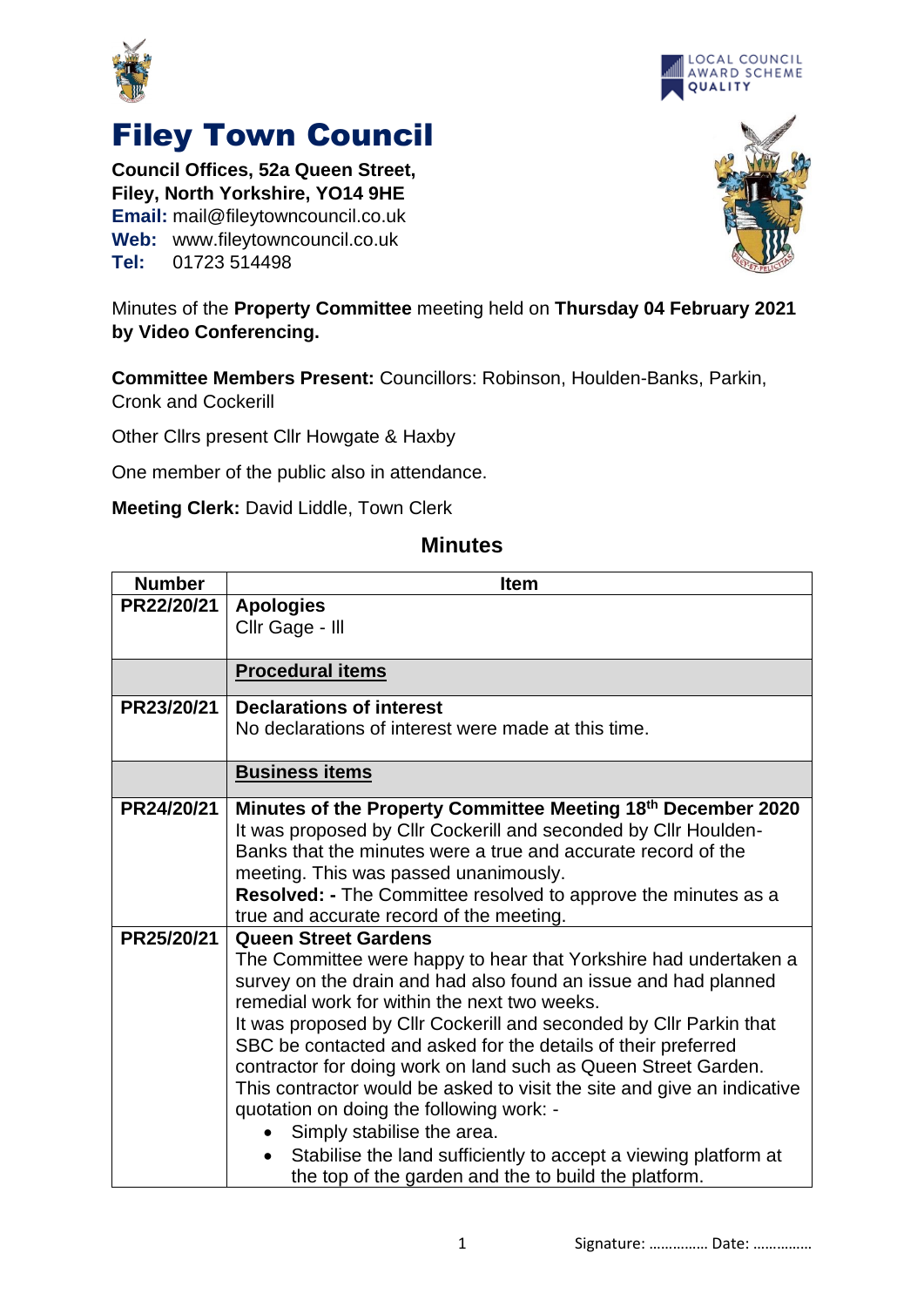

|            | • To make the garden fully accessible again.<br>This was passed unanimously.<br><b>Resolved: - That SBC be contacted and asked for the details of</b>                                                                                                                                                                                                                                                                                                                                                                                                                                                                                                                                                                                                                                                                                                                                                                                                            |
|------------|------------------------------------------------------------------------------------------------------------------------------------------------------------------------------------------------------------------------------------------------------------------------------------------------------------------------------------------------------------------------------------------------------------------------------------------------------------------------------------------------------------------------------------------------------------------------------------------------------------------------------------------------------------------------------------------------------------------------------------------------------------------------------------------------------------------------------------------------------------------------------------------------------------------------------------------------------------------|
|            | their preferred contractor for doing work on land such as Queen<br>Street Garden. This contractor would be asked to visit the site and<br>give an indicative quotation on doing the following work: -                                                                                                                                                                                                                                                                                                                                                                                                                                                                                                                                                                                                                                                                                                                                                            |
|            | Simply stabilise the area.<br>Stabilise the land sufficiently to accept a viewing platform at<br>the top of the garden and the to build the platform.<br>To make the garden fully accessible again.<br>$\bullet$                                                                                                                                                                                                                                                                                                                                                                                                                                                                                                                                                                                                                                                                                                                                                 |
| PR26/20/21 | <b>Parish Wood</b><br>The Committee considered the reply from FBOG to the letter sent to<br>them from FTC. It was proposed by CIIr Houlden-Banks and<br>seconded by Cllr Cronk that the Council send a strongly worded<br>letter to FBOG specifying the repairs needed and a timing plan.<br>This was passed unanimously.<br>Resolved: - That the Council send a strongly worded letter to FBOG<br>specifying the repairs needed and a timing plan.<br>The Chair of the Committee to contact the Clerk to put such a letter<br>together.<br>It was also proposed by Cllr Cockerill and Cllr Robinson that the                                                                                                                                                                                                                                                                                                                                                    |
|            | Clerk contact Advanced Trees and Gardens to assess the potential<br>cost of maintaining the area. This was passed unanimously.<br><b>Resolved: - That the Clerk contact Advanced Trees and Gardens to</b><br>assess the potential cost of maintaining the area.                                                                                                                                                                                                                                                                                                                                                                                                                                                                                                                                                                                                                                                                                                  |
| PR27/20/21 | <b>Tour of Assets</b><br>The Committee reviewed the findings of the Councillors who had<br>conducted a tour of the various sites.<br>It was proposed by Cllr Houlden-Banks and seconded by Cllr Cronk<br>that the following be done: -<br>• The repair of the Pillars in the lawns Cemetery be looked at<br>by Watkinson's as an additional part of the Railings contract.<br>That the removal of the gates in Lawns Cemetery be looked<br>at as an additional part of the railings contract.<br>The trees in Lawns Cemetery be left for the mean time.<br>$\bullet$<br>The Clerk to contact Advanced Trees and Gardens regarding<br>the levelling of the planters.<br>Additional flower beds to be reviewed.<br>Curb tiles to be replaced the Clerk to contact Advanced Trees<br>and Gardens to complete the work.<br>The Clerk to contact SBC regarding the flooding of the area.<br>This was passed unanimously.<br>Resolved: - That the following be done: - |
|            | The repair of the Pillars in the lawns Cemetery be looked at<br>by Watkinson's as an additional part of the Railings contract.<br>That the removal of the gates in Lawns Cemetery be looked<br>at as an additional part of the railings contract.                                                                                                                                                                                                                                                                                                                                                                                                                                                                                                                                                                                                                                                                                                                |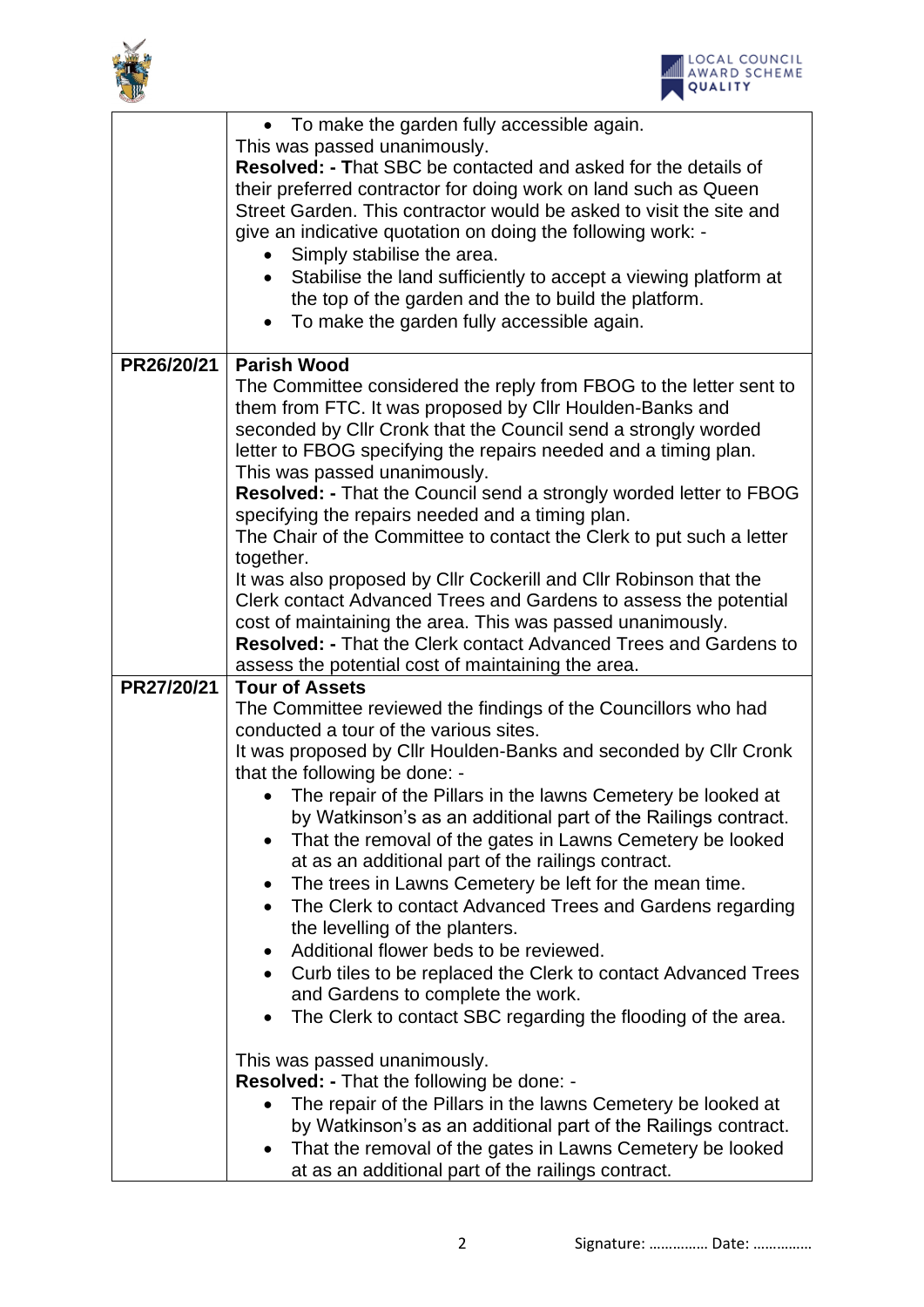



|            | The trees in Lawns Cemetery be left for the mean time.                                          |  |  |
|------------|-------------------------------------------------------------------------------------------------|--|--|
|            | The Clerk to contact Advanced Trees and Gardens regarding                                       |  |  |
|            | the levelling of the planters.                                                                  |  |  |
|            | Additional flower beds to be reviewed.                                                          |  |  |
|            | Curb tiles to be replaced the Clerk to contact Advanced Trees                                   |  |  |
|            | and Gardens to complete the work.                                                               |  |  |
|            | The Clerk to contact SBC regarding the flooding of the area.                                    |  |  |
|            | Further discussion regarding the "Bonzo" the Seal statue and it was                             |  |  |
|            | requested of the Clerk to review the original photos as the                                     |  |  |
|            | appearance of wood worm.                                                                        |  |  |
|            | It was proposed by Cllr Houlden-Banks and seconded by Cllr                                      |  |  |
|            | Cockerill that the statue to reviewed annually when remedial work                               |  |  |
|            | would take place where required. This was passed unanimously.                                   |  |  |
|            | Resolved: - That the statue to reviewed annually when remedial                                  |  |  |
|            | work would take place where required.                                                           |  |  |
|            | It was also requested that the clerk contact bill Colling to ask him to                         |  |  |
|            | have a look at the statue and do if required some light sanding and<br>oiling of the statue.    |  |  |
|            |                                                                                                 |  |  |
|            | The Clerk to also contact Roger Burnett regarding the state of the<br>dinosaur in Glen gardens. |  |  |
|            |                                                                                                 |  |  |
| PR28/20/21 | <b>Commemorative Seats</b>                                                                      |  |  |
|            | After a discussion on the whole seats project, it was proposed by the                           |  |  |
|            | Cllr Cronk and seconded by Cllr Cockerill the following: -                                      |  |  |
|            | The state of the older seats in the Model agreement be                                          |  |  |
|            | reviewed with respect to condition and if poor, a programme                                     |  |  |
|            | be established for the replacement of these seats.                                              |  |  |
|            | Review the multiple Mayoral Bench to consider the removal                                       |  |  |
|            | and replacement of the plaques so that they would be evenly                                     |  |  |
|            | spaced and in date order.                                                                       |  |  |
|            | Clerk to contact SBC regarding placing additional benches in                                    |  |  |
|            | Glen gardens and on the pathway between Crescent and                                            |  |  |
|            | Glen Gardens.                                                                                   |  |  |
|            | <b>Resolved: - the following</b>                                                                |  |  |
|            | The state of the older seats in the Model agreement be                                          |  |  |
|            | reviewed with respect to condition and if poor, a programme                                     |  |  |
|            | be established for the replacement of these seats.                                              |  |  |
|            | Review the Mayoral Benches to considered bringing together<br>$\bullet$                         |  |  |
|            | the plaques for these benches together on one or two                                            |  |  |
|            | benches.                                                                                        |  |  |
|            | Clerk to contact SBC regarding placing additional benches in                                    |  |  |
|            | Glen gardens and on the pathway between Crescent and                                            |  |  |
|            | Glen Gardens.                                                                                   |  |  |
|            |                                                                                                 |  |  |
|            | It was also requested that the Clerk investigate the repair of the                              |  |  |
|            | broken notice/information boards and also ask the caretaker to clean                            |  |  |
|            | the board adjacent to the bridge over Church Ravine.                                            |  |  |